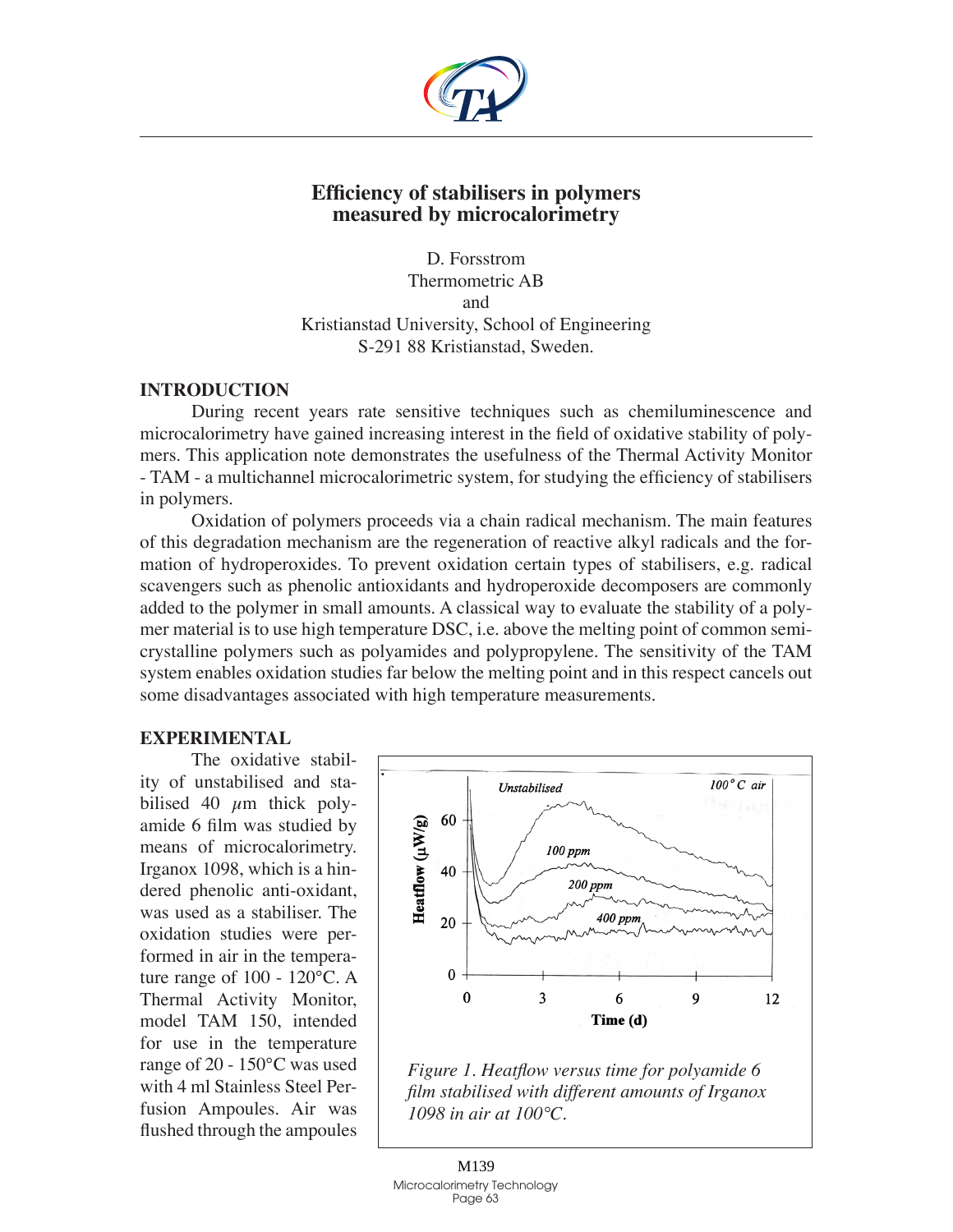by means of a peristaltic pump using a flow rate of 3 ml min-1. Typically,  $0.2 - 0.4$ gram of film was used. Since the films were sufficiently thin to ascertain no influence of diffusion the heatflow was normalised to the mass of the sample.

#### **Results**

Figures 1 and 2 show the heat-flow versus time curves in air at 100 and 120°C respectively. It was shown by mechanical and chemical characterisation that the polyamide 6 films oxidise directly on heating showing embrittlement after 1.5 and 8 days at 100°C and 120°C, respectively.' From Figures 1 and 2 it is concluded that the heatflow versus time curves varies throughout the useful lifetime of the material. The heatflow versus time curve is characterised by an initial peak followed by a second peak after which the heatflow is continuously declining. In the presence of the phenolic antioxidant the curves are shifted towards lower heat-



*Figure 2. Heatflow versus time for polyamide 6 film stabilised with different amounts of Irganox 1098 in air at 120°C.*



flow levels and longer times. However, the efficiency of this type of antioxidant in polyamide 6 is rather poor, e.g. the time to a drop in strain at break is extended only by a factor two. Figure 3 shows the data of Figure 2 plotted as heatflow versus energy evolved. It is observed that the maximum of the curves appear in the range of 18 J g-1 for all films. The similar shape of the heatflow versus heat energy curves indicates that the oxidation mechanism remains unchanged in the studied temperature interval. Furthermore, since it was found that a drop in strain at break corresponds to an energy of roughly 50 J g-1, microcalorimetry appears to be a highly sensitive technique to detect oxidation, also during the initial stages of oxidation.

#### **Conclusions**

Microcalorimetry proved to be very sensitive to oxidation. The high sensitivity of the TAM system enables oxidation studies to be performed in the low temperature range. The efficiency of a phenolic antioxidant (Irganox 1098) in polyamide 6 could readily be estimated.